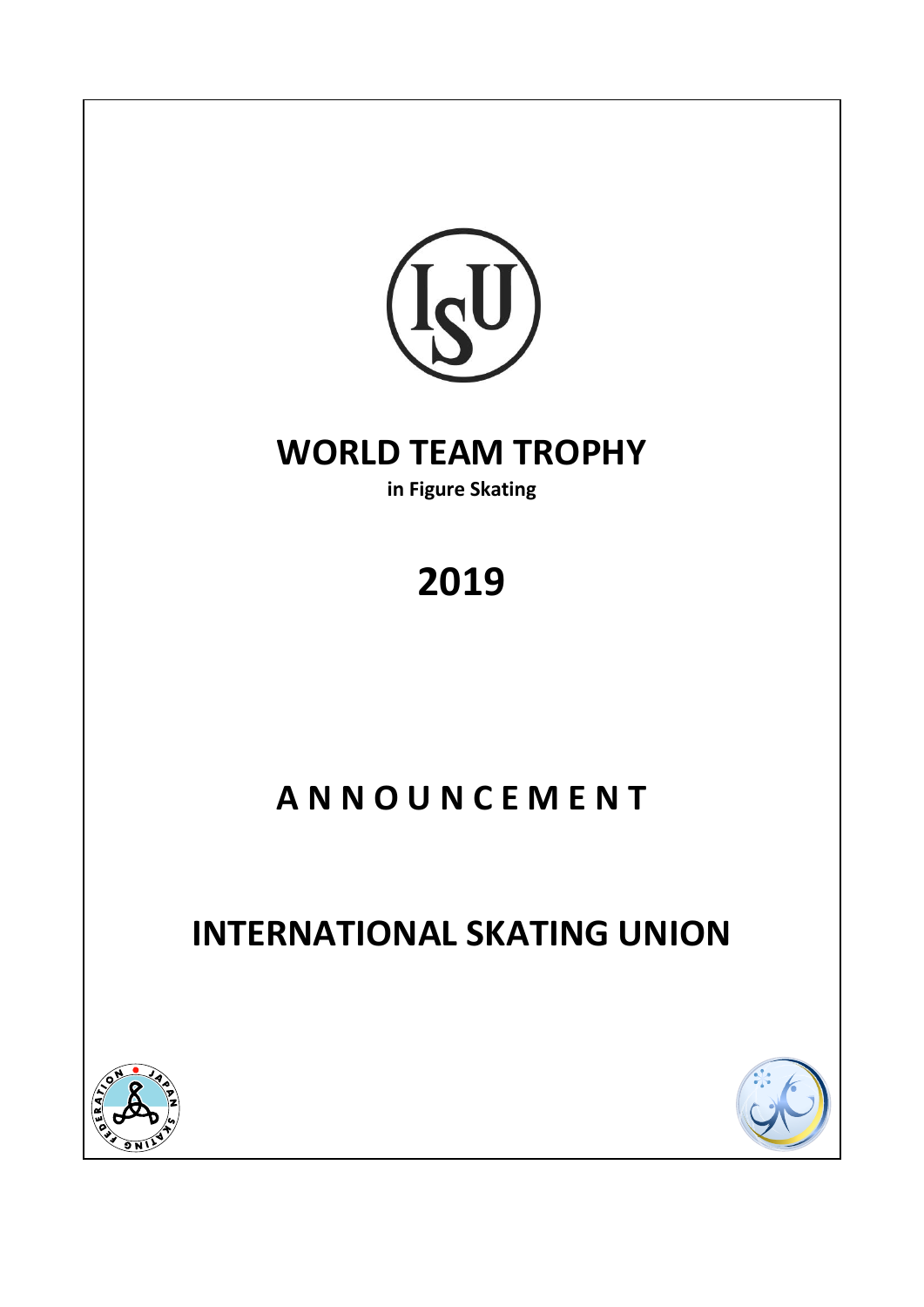# **1. GENERAL**

The ISU World Team Trophy (in Figure Skating) is an ISU Event announced in respect of the current ISU Constitution and Regulations. As per ISU Regulations, Rule 100, paragraphs 3. a) & b) the ISU owns all rights to the ISU World Team Trophy. The ISU World Team Trophy will be held with the approval and the assistance of the International Skating Union, under the responsibility of the organizing ISU Members concerned (in this case the Japan Skating Federation – JSF) and in accordance with the current ISU Constitution and General Regulations 2018, the ISU Special Regulations & Technical Rules Single & Pair Skating and Ice Dance 2018 and all relevant ISU Communications.

The 6th edition of the ISU World Team Trophy has been allotted by the ISU Council to the Japan Skating Federation to be held in Fukuoka, Japan on April 10-14, 2019.

# **2. BASIC EVENT FORMAT AND QUALIFYING SYSTEM**

- a) The ISU World Team Trophy format is based on a competition consisting of the six (6) best national teams from ISU Members with a special provision for the host ISU Member to be included as Qualified Member. Each team will be composed of 2 Men Single Skaters, 2 Lady Single Skaters, 1 Pair Skating couple and 1 Ice Dance couple, i.e. a total of 8 Skaters per team. Each team nominates a Captain from team skaters who represents the team including during the medal giving ceremony.
- b) Six (6) ISU Members will qualify based on the scoring scale used for the ISU World Standing points (see applicable scale in sub-paragraph e) below) scored by its best 2 Lady Single Skaters, best 2 Men Single Skaters, the best Pair Skating couple and the best Ice Dance couple primarily at ISU Grand Prix of Figure Skating events and Final season 2018/19 and the ISU World Figure Skating Championships 2019, plus possibly the ISU European Figure Skating Championships / ISU Four Continents Figure Skating Championships 2019, the ISU World Junior Figure Skating Championships 2019 and ISU Junior Grand Prix of Figure Skating season 2018/19.
- c) The 6 teams, having accumulated the highest number of points by the above-mentioned number and discipline of Skaters/Couples in the above mentioned ISU Events and the criteria outlined below, will qualify. If a team would qualify by points with less than the above mentioned number and disciplines of Skater/Couples contributing to the qualification points, such team would only be considered qualified, if points are achieved in at least 3 disciplines, otherwise the team with the next highest amount of points fulfilling the criteria will be considered qualified. If there is a tie among teams' subject to qualify, the team having earned the higher number of points at the ISU World Figure Skating Championships 2019 will be qualified. If a tie persists, the qualifying ISU Member will be decided by draw. The team of the host ISU Member, if not qualified under the applicable Qualifying System, will receive a wild card entry as team number 6 replacing the team finishing in that place in the standings.
- d) For the purpose of the ISU World Team Trophy Qualifying System, the basis is to attribute to each ISU Member points according to the scale below (sub-paragraph e) on the basis of **the two best results** (the highest number of points earned) of **two different** Single Skaters **Men**, of **two different** Single Skaters **Ladies**, of **one Pair Skating couple** and of **one Ice Dance couple** at each of the two (2) groups of ISU Events listed below (the applicable Events):
	- i) in one of the ISU Grand Prix of Figure Skating individual events or Final (senior) season 2018/19. If Skaters/Couples of a Member have not obtained points in the above-mentioned ISU Grand Prix of Figure Skating individual events and Final (senior) season 2018/19, then the best result in one event of the ISU Junior Grand Prix of Figure Skating individual events (only in individual events but not the Final) season 2018/19 can be considered;
	- ii) in the ISU World Figure Skating Championships 2019; If Skaters/Couples of a Member have not obtained World Standing points in the ISU World Figure Skating Championships 2019, then it is possible to use the ISU European Figure Skating Championships 2019 respectively the ISU Four Continents Figure Skating Championships 2019 and if needed the ISU World Junior Figure Skating Championships 2019.

It must be understood that in spite of the fact that the Qualified ISU Members for the ISU World Team Trophy can only participate with two Single Skaters each Ladies and Men, one Pair Skating couple and one Ice Dance couple, for the ISU World Team Trophy qualifying system the highest number of World Standing points\*) per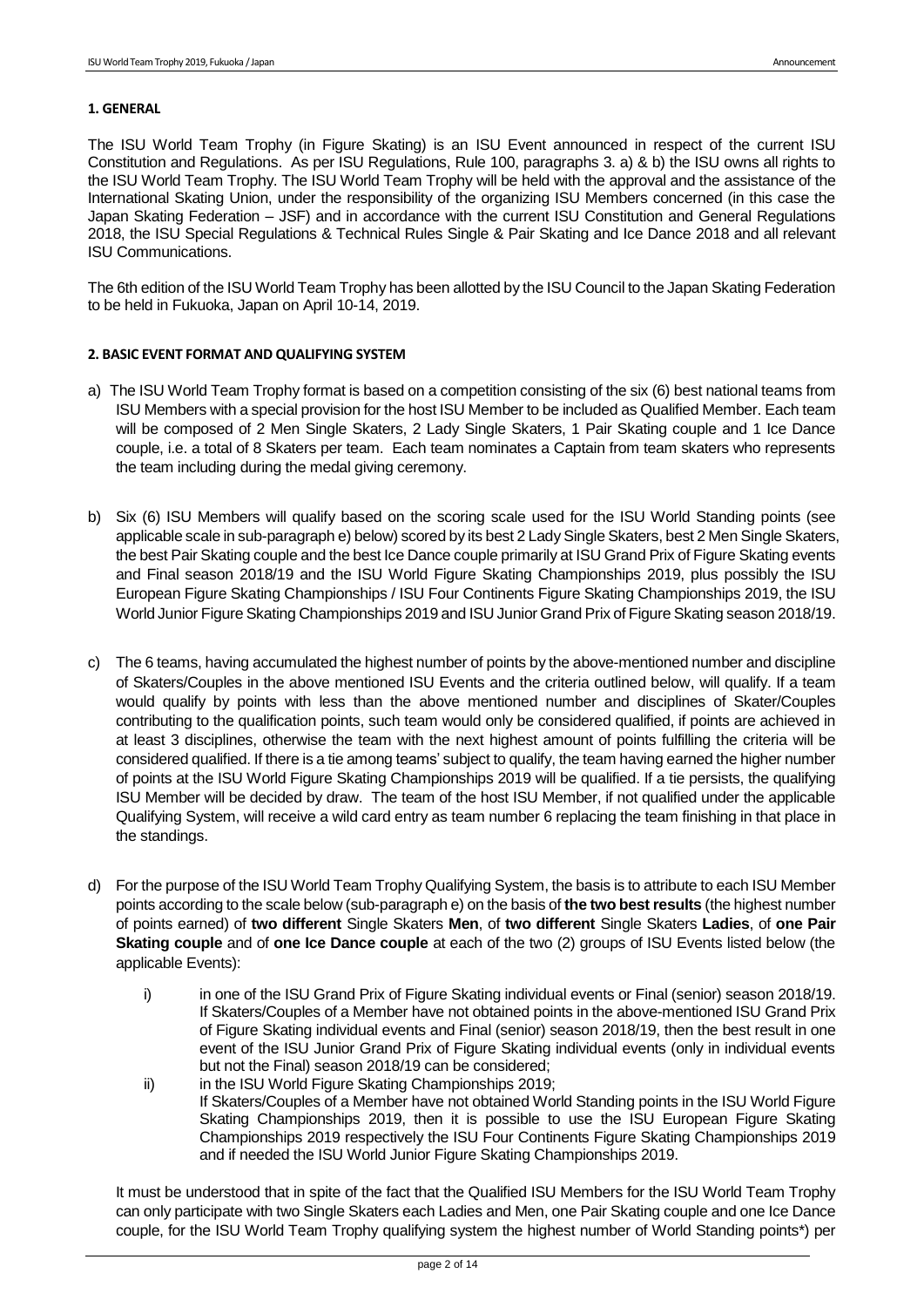discipline (Ladies, Men, Pair Skating/Ice Dance) earned at each of the two above-mentioned applicable Events will be used when cumulating the World Standing points\*) earned per Member. This means that more and different Skaters/Couples per Member may contribute to the cumulative number of World Standing points\*) per Member. Practically, two to four different Single Skaters Ladies and two to four different Single Skaters Men (the maximum four different Skaters would be two different Skaters each at two Events) could contribute to the cumulative number of World Standing points\*) per Member. For Pair Skating and Ice Dance couples it could be one to two Pair Skating couples respectively one to two Ice Dance couples per Member that could contribute to the cumulative number of World Standing points\*) per Member (the maximum two different couples would be one couple each at the two applicable Events).

\*) World Standing points are granted and calculated only for the current season and only for the events described as below in paragraph 2.e).

The corresponding ranking and ISU World Team Trophy qualification list indicating the respective qualified ISU Members for the ISU World Team Trophy 2019 (hereafter called the "Qualified ISU Members") will be published on the ISU website immediately after the ISU World Figure Skating Championships 2019, which will be held in Saitama / JPN, March 18 to 24, 2019.

| <b>Place</b> | <b>WC</b> | <b>EC/FC</b> | <b>WJC</b> | <b>GPF</b> | <b>GP</b> | <b>JGP</b> |
|--------------|-----------|--------------|------------|------------|-----------|------------|
| 1.           | 1200      | 840          | 500        | 800        | 400       | 250        |
| 2.           | 1080      | 756          | 450        | 720        | 360       | 225        |
| 3.           | 972       | 680          | 405        | 648        | 324       | 203        |
| 4.           | 875       | 612          | 365        | 583        | 292       | 182        |
| 5.           | 787       | 551          | 328        | 525        | 262       | 164        |
| 6.           | 709       | 496          | 295        | 472        | 236       | 148        |
| 7.           | 638       | 446          | 266        |            | 213       | 133        |
| 8.           | 574       | 402          | 239        |            | 191       | 120        |
| 9.           | 517       | 362          | 215        |            |           | 108        |
| 10.          | 465       | 325          | 194        |            |           | 97         |
| 11.          | 418       | 293          | 174        |            |           |            |
| 12.          | 377       | 264          | 157        |            |           |            |
| 13.          | 339       | 237          | 141        |            |           |            |
| 14.          | 305       | 214          | 127        |            |           |            |
| 15.          | 275       | 192          | 114        |            |           |            |
| 16.          | 247       | 173          | 103        |            |           |            |
| 17.          | 222       | 156          | 93         |            |           |            |
| 18.          | 200       | 140          | 83         |            |           |            |
| 19.          | 180       | 126          | 75         |            |           |            |
| 20.          | 162       | 113          | 68         |            |           |            |
| 21.          | 146       | 102          | 61         |            |           |            |
| 22.          | 131       | 92           | 55         |            |           |            |
| 23.          | 118       | 83           | 49         |            |           |            |
| 24.          | 106       | 74           | 44         |            |           |            |
| <b>Event</b> | 11043     | 7729         | 4601       | 3748       | 2278      | 1628       |

e) ISU World Standing points - allocation of points:

FC = Four Continents Championships WJC = World Junior Championships

WC = World Championships <br>
FC = European Championships <br>
FC = Eour Continents Championships <br>
WJC = World Junior Champions  $JPG =$  Junior Grand Prix individual events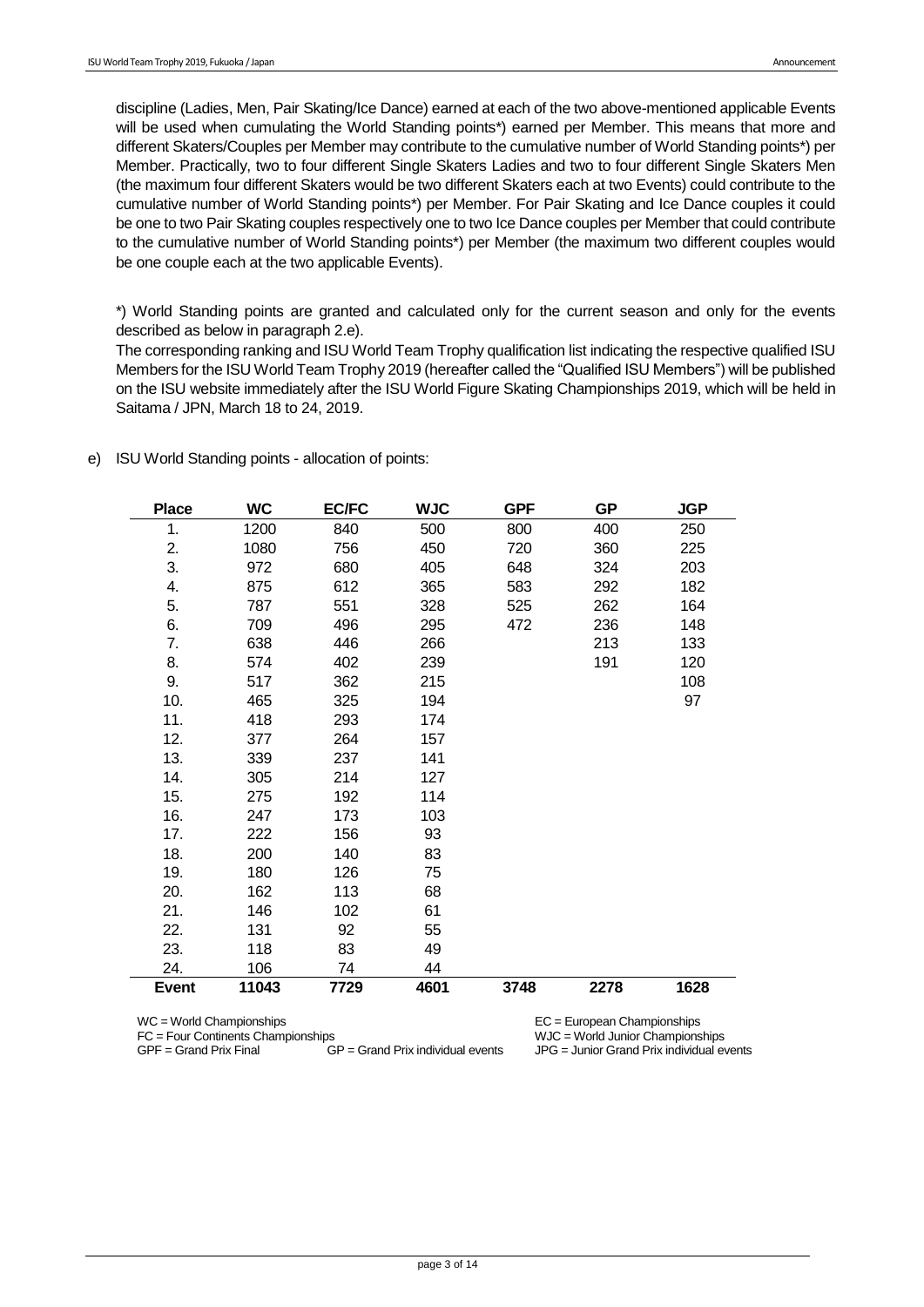### **3. CONFIRMATION OF PARTICIPATION AND ENTRIES OF SKATERS/COUPLES**

### **3.1. Skaters/Couples participation/eligibility requirements**

The ISU World Team Trophy is only open to Skaters/Couples/individuals who belong to ISU Members that have qualified for participation in the ISU World Team Trophy according to the Qualifying System outlined above. The Skaters/Couples entered by the respective Qualified ISU Members must satisfy the ISU eligibility requirement in accordance with the current ISU Constitution and General Regulations, Rule 102, their age must be within the limits specified in ISU Rule 108, paragraph 3. a) and they must meet the citizenship, residency and participation requirement stated in ISU Rule 109 as well as ISU Communication No. 2030 or any update of this Communication. Entries can only be made through the Qualified ISU Members.

Members whose teams qualified for the ISU World Team Trophy have the obligation to give priority to ISU Events under Rule 136, paragraph 6 and therefore are committed to send their teams to the competition.

In case that any Qualified Member cannot send its team to the competition for whatever reason, the ISU may invite the Member whose team is ranked next in the ISU World Team Trophy qualification list.

Furthermore, in case that one or more of the best ranked Skaters/Couples (in the ISU World Standings valid after the ISU World Figure Skating Championships 2019) of a Qualified ISU Member elects not to participate, the ISU reserves the right to exclude such team from the competition and to invite instead the Member/s whose team is ranked next in the ISU World Team Trophy qualification list.

The ISU in consultation with JSF may authorize to invite to take part in the Exhibition a total of four Skaters/Couples who achieved the best results in the applicable Grand Prix of Figure Skating and World Championships among Skaters/Couples of the respective discipline but who belong to a Member or Members whose team(s) did not qualify for the ISU World Team Trophy competition. The relevant expenses will be at the charge of the organizing ISU Member (JSF).

### **3.2. Consequences of non-participation**

It is of the highest importance that Rule 136 paragraph 6 of the ISU General Regulations be respected and implemented by all ISU Members and Skaters.

## **3.3. Confirmation and Entry Procedure**

### **3.3.1. Entries of Skaters/Couples, Judges and team members**

The Qualified ISU Members will be officially informed by the ISU Secretariat shortly after the ISU World Figure Skating Championships 2019 and must enter their Skaters/Couples plus one substitute via the Online Registration System (ORS) by **Thursday, March 28, 2019**.

The ISU Members concerned must enter and confirm the participation of Skaters/Couples, Judges selected according to paragraph 13 of this Announcement and other team members using the official Entry Forms

The Entries by names must be made via the ISU Online Registration System (ORS):

## <https://fms.sportresult.com/isu>

and will be submitted via the ORS simultaneously to the

# **Organizing ISU Member**

Japan Skating Federation 1-1-1, Jinnan, Shibuya-ku Tokyo 150-8050, Japan fax: +81 33481 2350 e-mail: [entries@skatingjapan.or.jp](mailto:entries@skatingjapan.or.jp)

and to

**ISU Secretariat** e-mail: [entries@isu.ch](mailto:entries@isu.ch)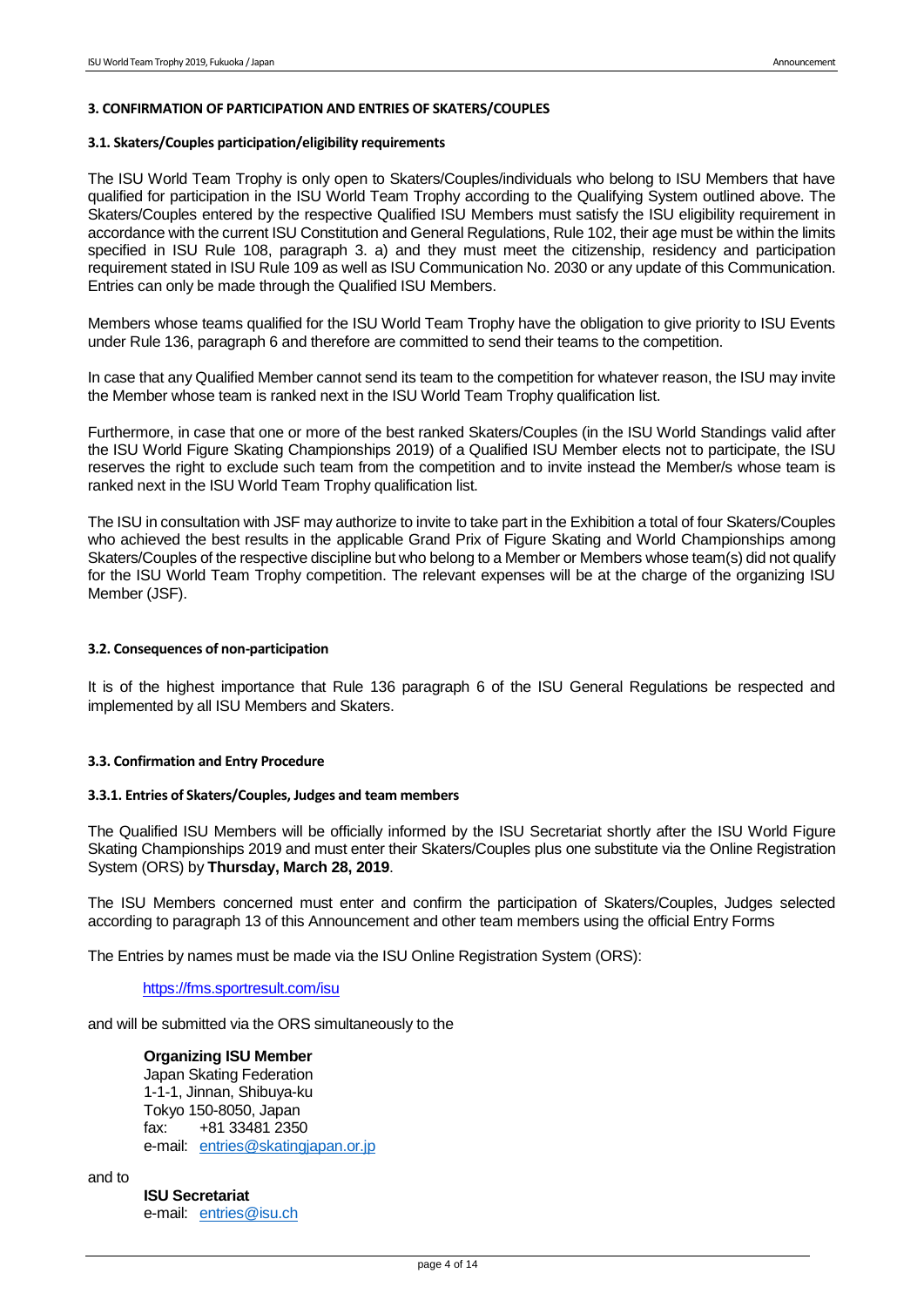All additional team members (one Team Leader per team, one Coach per Skater, maximum 2 Team Medical Staff and maximum 2 Team Officials) must also be entered via the Online Registration System (ORS) by **Thursday, March 28, 2018**.

# **3.2.2. Music / Program Content Sheet**

All Competitors shall furnish competition music of excellent quality on CD (Compact Disc) or in any other approved format.

In accordance with Rule 343, paragraph 2, all discs must show the Competition event, Competitors name, the Nation and the exact running time of the music - not skating time - including any starting signal, which shall be certified by the Competitor and by the coach, when submitted at the time of registration. Competitors must provide a back-up drive for each program.

The titles, composers and orchestras of the music to be used for the Short Program and Free Skating Program for Singles and Pairs, for the Rhythm Dance and Free Dance Program for Ice Dance and for the Exhibition, must be submitted for each Competitor on the official Competition Music Form.

If music information is not complete and discs not provided, accreditation will not be given.

With the Entry Forms, the "Program Content Sheet" must be returned to the Organizing Committee. It is mandatory that the Program Content Sheet be completed precisely by each Skater/Couple in English using the terminology listed in the respective ISU Communications. It is not permitted to hand over the Program Content Sheets directly to the acting Officials.

# **3.4. Withdrawals & substitute Skaters/Couples attendance**

If an entered Skater or Couple cannot participate due to injury or illness, he/she/they must immediately inform the Organizing Committee and the ISU Secretariat in writing through the respective ISU Member. The concerned Qualified ISU Member must ensure that the substitute Skater/Couple nominated shall attend.

The substitute Skaters/Couples must remain on stand-by as possible alternates until three (3) days before the Opening of the ISU World Team Trophy, i.e. until Monday, April 8, 2019 – noon (12:00) local time in Japan (JST). These substitute Skaters/Couples are responsible to keep readily available their own necessary visa and possibly the travel documents.

Withdrawals are permitted only for illness or injury duly confirmed by a timely Medical Certificate as outlined below and subject to review by an ISU appointed Medical Doctor and/or for other justified serious reasons, such as e.g. bereavement in the close family.

In the case an entered Skater/Couple is withdrawn for injury or illness a Medical Certificate is required to be submitted to the ISU as per Rule 140, paragraph 5. The Certificate must be issued on the stationary of a Medical Doctor or on an ISU withdrawal form in case of in-competition withdrawal and duly signed by the Medical Doctor. If the certificate is not in English a translation signed by the President or General Secretary of the Member of the respective Skater must be attached.

In addition, upon request of the ISU the Certificate must be received by the ISU within 72 hours after the notice of withdrawal and the following information must be included or attached:

- i) the history which clearly indicates the date of injury or date of onset of illness, the type of injury or illness and severity of injury or illness as well as the physical findings on examination;
- ii) copies of laboratory or radiological reports that were conducted in the investigation of the iniurv/illness:
- iii) the recommended treatment by the physician including medications, therapy, advice on training frequency and intensity, date for follow-up examination ( a copy of this assessment should then be forwarded to the ISU), expected date of return to full activity, planned further investigations and/or criteria for return to full activity.

The Skater/Couple withdrawn for any reason, including injury or illness, cannot take part in any skating event until the date decided and published by the ISU.

Replacements do not influence the invitation of Judges or the composition of the panel of Judges.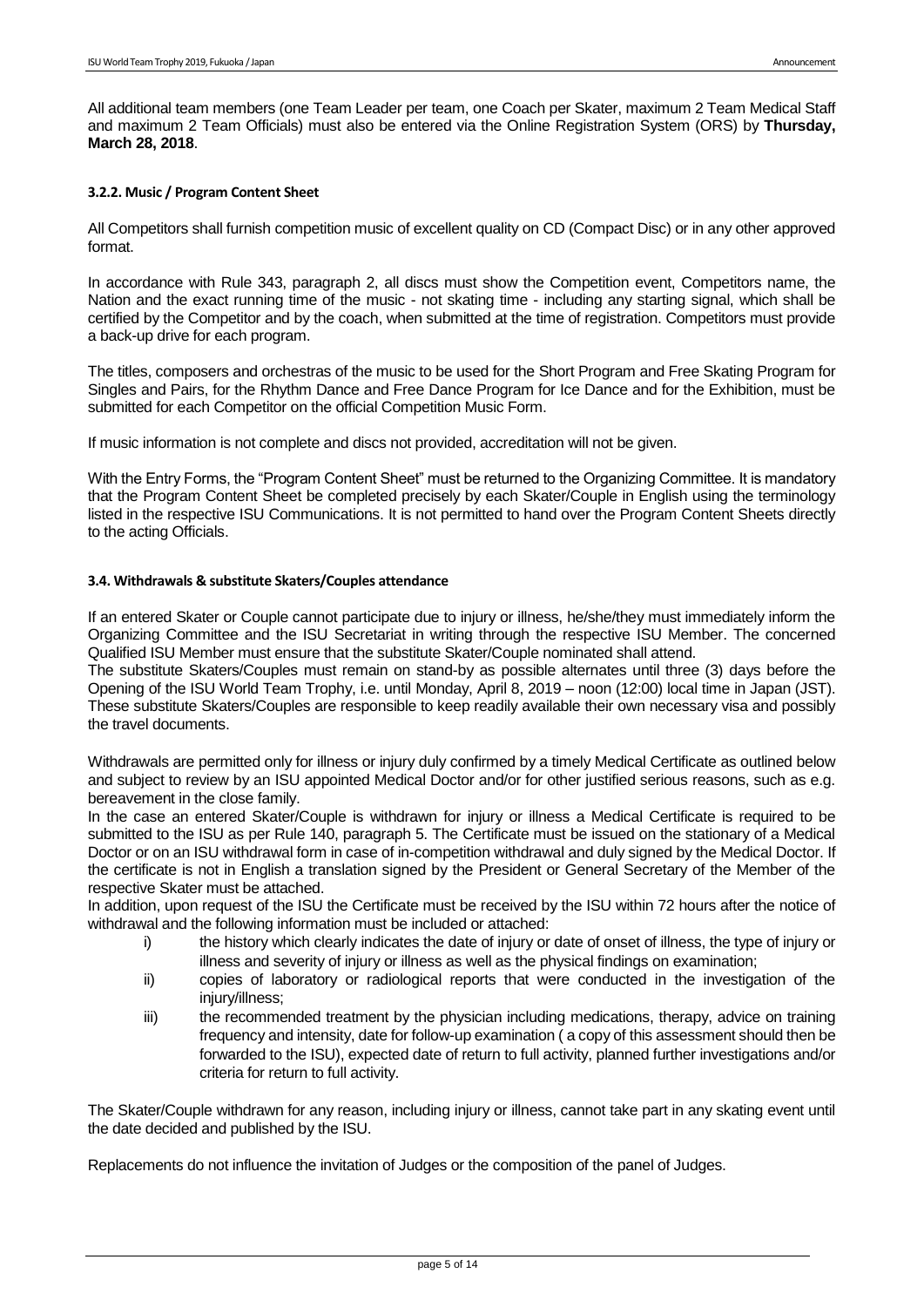### **3.5. Travel Documents and Permits**

Due to the limited time between the ISU World Figure Skating Championships 2019 and the ISU World Team Trophy, all qualified team members are requested to take care of their individual travel documents and permits (visa, etc.) on a timely basis. ISU Members who, based on the results of the ISU Grand Prix of Figure Skating season 2018/19 are likely to qualify for the ISU World Team Trophy (pending the results of the ISU World Figure Skating Championships 2019) are strongly recommended to make the necessary visa arrangements (if necessary for travel to Japan) in due time, i.e. before the ISU World Figure Skating Championships 2019.

A meeting with Representatives from the Members of the qualified teams will be organized on Sunday, March 24, 2019 at the site of the ISU World Figure Skating Championships 2019 in Saitama / JPN. The exact time and location of such meeting will be announced in due time.

### **3.6. Insurance/Liability**

In accordance with Rule 119, it is the sole responsibility of each ISU Member participating in ISU Events, to provide medical and accident insurance for their athletes, officials and all other members of the Member's team. Such insurance must assure full medical attendance and also the return to the home country by air transport or by other expeditious means of the ill or injured person.

The ISU and the Organizing Committee (Organizing Member) assumes no responsibility for or liability with respect to bodily or personal injury or property damage incurred by Skaters/Couples and Officials.

### **4. EXPENSES**

The organizing ISU Member (JSF) will pay travel expenses based on economy airfare rates for all participating Skaters/Couples to the ISU World Team Trophy, for all Judges invited, for all appointed Referees, Technical Controllers, Technical Specialists, Data and Replay Operators and 2 persons per team as support personnel (which may be Coaches, Team Leaders, choreographers etc.) from their domicile to the event and return.

Participating team members and Judges are requested to arrange their own air tickets by themselves but to inform the OC as soon as possible about the planned details (flight schedule, airlines, fares, etc.) and get the OC's approval before issuing the tickets.

The travel expenses shall be paid by the OC through wire-transfer upon receipt of the detailed expense reimbursement request that must include a copy of the corresponding invoice and copy of air ticket. Alternatively, the travel expenses can be reimbursed by the OC on site in Tokyo upon presentation of the expense reimbursement request including a copy of the respective invoice and air ticket.

Air tickets for appointed Referees, Technical Controllers, Technical Specialists, Data & Replay Operators will be arranged directly by the OC through its official travel agent in consultation with each Official.

The organizing ISU Member (JSF) will pay accommodation and meal expenses for the above-mentioned persons from dinner on **Tuesday, April 9, 2019** through breakfast on **Monday, April 15, 2019**. This period may be extended in case of reasonable individual flight arrangement necessities.

Traveling substitute Skaters/Couples will not be at the charge of the organizing ISU Member (JSF). The respective Member is responsible for their expenses.

# **5. ANTI-DOPING TESTS**

Anti-Doping tests will be carried out according to the ISU Anti-Doping Rules and ISU Anti-Doping Procedures, as given in the applicable ISU Communications (ISU Communications No. 2213 & 2214 or later updates).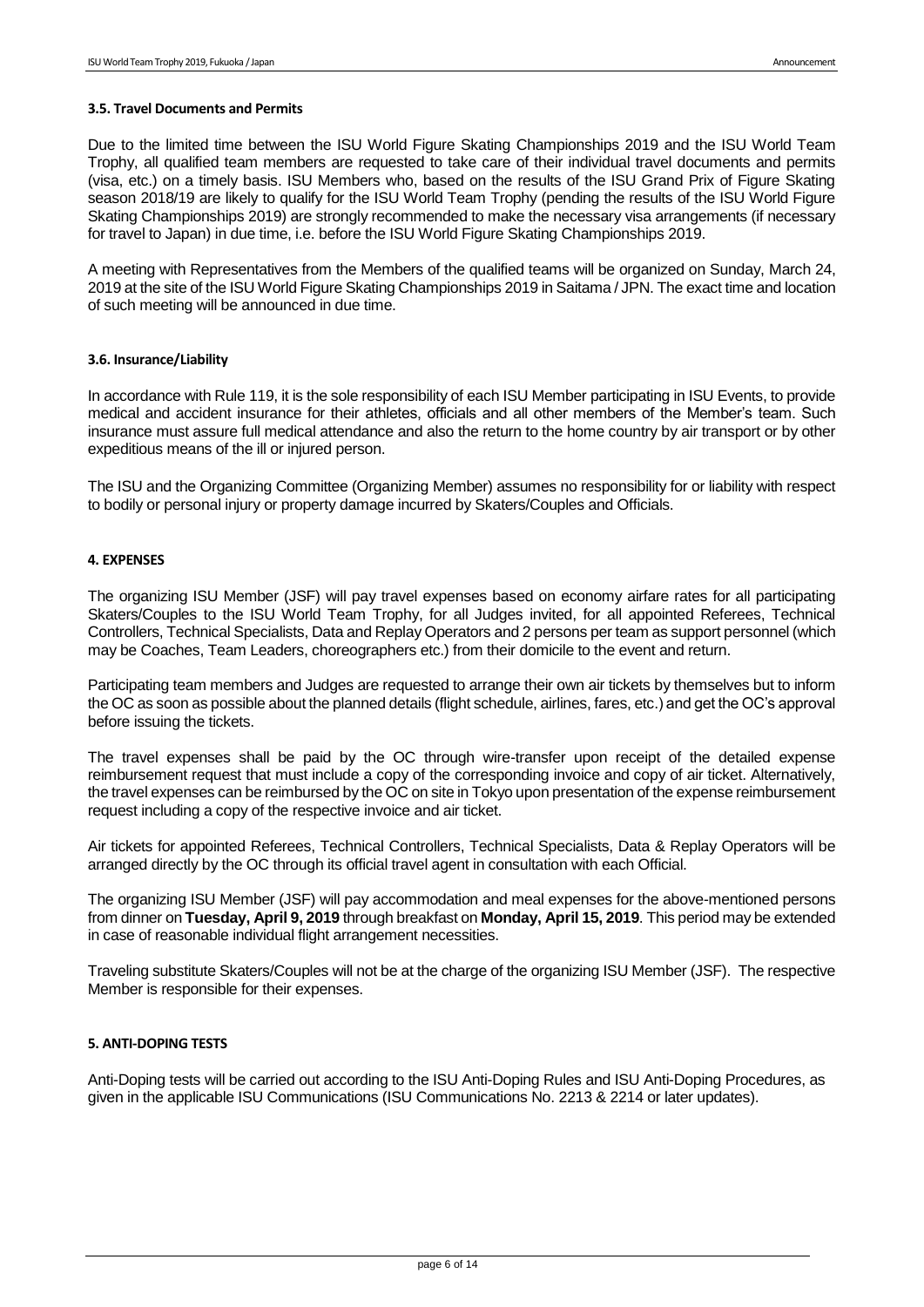### **6. PRIZE MONEY – APPEARANCE FEES**

a) The organizing ISU Member (JSF) will make available the Global Prize Money amount (that is secured through the ISU's agreements) for the ISU World Team Trophy of:

# US\$ 1'000'000

to the Skaters/Couples of the awarded teams. All prize money in favor of the Skaters/Couples will be paid via bank transfer by the organizing ISU Member (JSF) to the Members of the Skaters/Couples of the awarded teams immediately after the ISU World Team Trophy based on the following scale:

|                 | $1st$ placed team: | US\$ 200'000  |
|-----------------|--------------------|---------------|
| 2 <sub>nd</sub> | placed team:       | US\$ 170'000  |
| 3 <sup>rd</sup> | placed team:       | US\$ 160'000  |
| 4 <sup>th</sup> | placed team:       | US\$ 150'000  |
| 5 <sup>th</sup> | placed team:       | US\$ 140'000  |
| 6 <sup>th</sup> | placed team:       | US\$ 130'000. |

- b) If a team completes the competition (both segments for each discipline) with fewer than the foreseen 8 Skaters (2 Lady Single Skaters, 2 Men Single Skaters, 2 partners for one Pair Skating Couple and 2 partners for one Ice Dance couple) for other than justifiable reasons (injury/illness or other serious reasons such as bereavement in the close family and/or other reasons outside the Skaters control and responsibility as accepted by the ISU Referee), the above mentioned Prize Money amounts will be reduced by 12.5% per Single Skater or 25% per couple not having completed the competition.
- c) The Skaters/Couples being invited and participating in the exhibition only (see paragraph 3.1) above), will receive the following appearance fees (Total US\$ 50'000)

 2 Single Skaters: US\$ 10'000 each per Skater; 1 Pair Skating couple / 1 Ice Dance couple: US\$ 15'000 each per couple.

- d) The ISU Member of Skaters who have been awarded prize money may retain a maximum of 10 %. No deduction by Members is allowed for the appearance fees of the Skaters/Couples only participating in the exhibition.
- e) The allocation of the prize money within a team among the competing Skaters/Couples shall be as follows: Pursuant to paragraph b) above, each Skater (Single Skater or each partner of a Pair Skating/Ice Dance couple) will receive an **equal share** of the Prize Money awarded to the team as per paragraph a), b) & d) above.

For example, a team having completed the competition with all the 8 Skaters, each Skater will receive 1/8 of the Prize Money awarded to the team, i.e.  $1<sup>st</sup>$  place US\$ 200'000 less possibly 10% for the Member = US\$ 180'000 with 1/8 being US\$ 22'500. A team having completed the competition with 7 Skaters, each Skater will receive 1/7 of the Prize Money awarded to the team, i.e. 1<sup>st</sup> place US\$ 200'000 less possibly 10% for the Member less 12.5% for one Skater not having completed the competition = US\$ 157'500 with 1/7 being US\$ 22'500, and so forth.

f) All costs and taxes related to the amount transferred to the awarded ISU Members are under the control, responsibility and charges of the organizing ISU Member (JSF), respectively the ISU Member for the part of the respective position of the awarded Skaters/Couples as well as the Skaters/Couples. The organizing ISU Member (JSF) transferring the prize money/appearance fee in US Dollars to the Member of the awarded Skaters/Couples shall deduct the applicable withholding tax, if any, according to the respective law of the host country, taking into account double tax treaties with the countries of the awarded Members/Skaters/Couples. Only actually occurred bank charges and fees may be deducted, i.e. no arbitrary lump-sum deductions for the processing of the payment are allowed. The ISU is not responsible for any taxes, fees or other cost.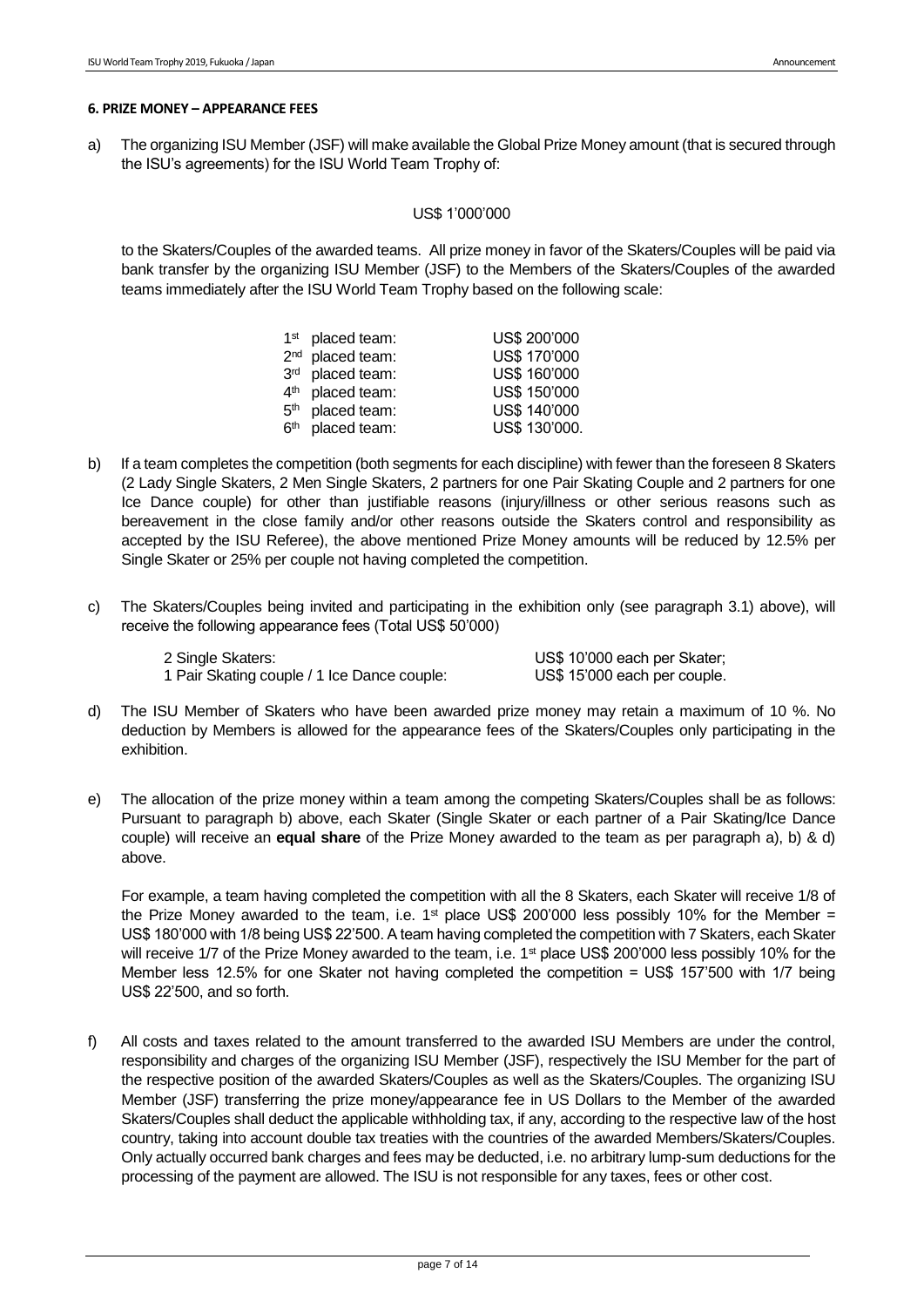- g) The awarded ISU Members, after having made the respective transfer to the awarded Skaters, shall confirm in writing, on a special ISU form, that the money has been made available to the Skaters concerned. The form shall be signed by the President, the General Secretary and the Skater(s) concerned and must be returned to the ISU Secretariat at the latest two months after the ISU World Team Trophy.
- h) Skaters/Couples qualified for the exhibition must participate with an appropriate show number different from their competition programs. Failure to do so will result in a reduction of US\$ 10'000 for Single Skaters and US\$ 15'000 for Pair Skating couples/Ice Dance couples from the awarded prize money.
- i) Skaters/Couples are expected to be ready for any ceremony and/or prize award and to participate in press conferences and/or social events if asked by the ISU and/or the event's Organizer. Failure to do so may result in a reduction of awarded prize money. The decision to reduce prize money will be made by an entitled ISU Representative, subsequently to be ratified by the ISU Council.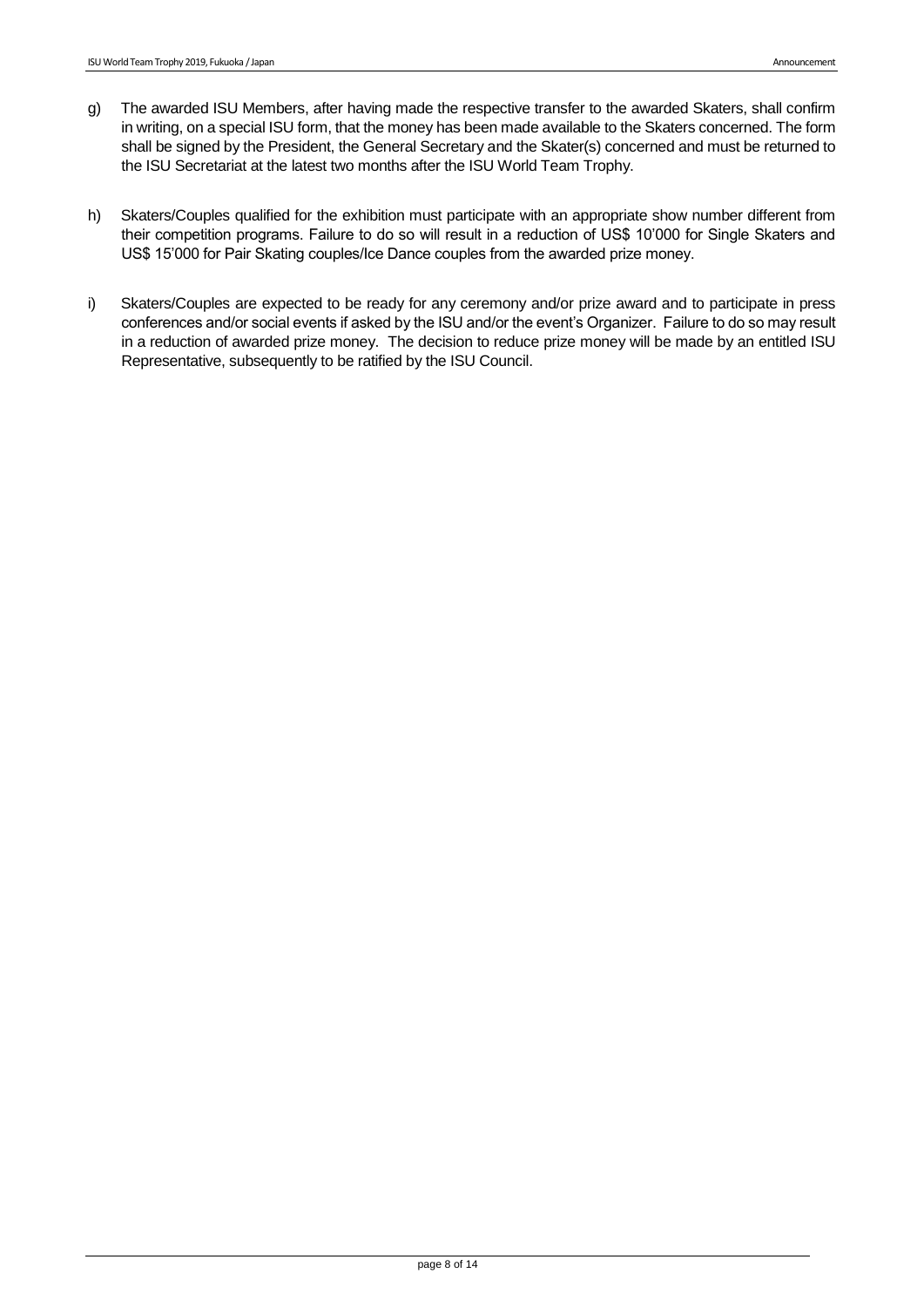## **7. VENUE AND LOCAL ORGANIZING COMMITTEE FOR THE ISU WORLD TEAM TROPHY**

# Organizing Committee: **Japan Skating Federation**

Place: **Marine Messe Fukuoka**

```
7-1 Okihamamachi, Hakata Ward, Fukuoka, Fukuoka Prefecture 812-0031, Japan
```
# **8. TECHNICAL REQUIREMENTS**

| <b>MEN</b>          | Short Program             | The required elements to be skated are those listed in ISU Technical<br>Rules Single & Pair Skating 2018, Rule 611, paragraphs 1 and 2. |                                                                                                                                                                                                                        |  |  |
|---------------------|---------------------------|-----------------------------------------------------------------------------------------------------------------------------------------|------------------------------------------------------------------------------------------------------------------------------------------------------------------------------------------------------------------------|--|--|
|                     |                           | Duration:                                                                                                                               | 2 min., 40 sec. +/- 10 sec.                                                                                                                                                                                            |  |  |
|                     | <b>Free Skating</b>       |                                                                                                                                         | In accordance with ISU Technical Rules Single & Pair Skating 2018, Rule<br>612 and the respective ISU Communication. Special attention should be<br>paid to the "well balanced program" and the element value.         |  |  |
|                     |                           | Duration:                                                                                                                               | 4 min., +/- 10 sec.                                                                                                                                                                                                    |  |  |
| <b>LADIES</b>       | Short Program             | The required elements to be skated are those listed in ISU Technical<br>Rules Single & Pair Skating 2018 Rule 611, paragraphs 1 and 2.  |                                                                                                                                                                                                                        |  |  |
|                     |                           | Duration:                                                                                                                               | 2 min., 40 sec. +/- 10 sec.                                                                                                                                                                                            |  |  |
|                     | <b>Free Skating</b>       |                                                                                                                                         | In accordance with ISU Technical Rules Single & Pair Skating 2018, Rule<br>612 and the respective ISU Communication. Special attention should be<br>paid to the "well balanced program" and the element value.         |  |  |
|                     |                           | Duration:                                                                                                                               | 4 min., +/- 10 sec.                                                                                                                                                                                                    |  |  |
| <b>PAIR SKATING</b> | Short Program<br>2018/19. |                                                                                                                                         | The required elements to be skated are those listed in ISU Technical<br>Rules Single & Pair Skating 2018, Rule 620, paragraphs 1 and 2 for                                                                             |  |  |
|                     |                           | Duration:                                                                                                                               | 2 min., 40 sec. +/- 10 sec.                                                                                                                                                                                            |  |  |
|                     | <b>Free Skating</b>       |                                                                                                                                         | In accordance with ISU Technical Rules Figure Skating & Pair Skating<br>2018, Rule 621 and the respective ISU Communication. Special attention<br>should be paid to the "well balanced program" and the element value. |  |  |
|                     |                           | Duration:                                                                                                                               | 4 min., +/- 10 sec.                                                                                                                                                                                                    |  |  |
| <b>ICE DANCE</b>    | <b>Rhythm Dance</b>       |                                                                                                                                         | In accordance with ISU Technical Rules Ice Dance 2018, Rule 709.                                                                                                                                                       |  |  |
|                     |                           | Rhythms, required elements and guidelines are those listed in ISU<br>Communication 2148, 2188, and subsequent updates.                  |                                                                                                                                                                                                                        |  |  |
|                     |                           | Duration:                                                                                                                               | 2 min., 50 sec., +/- 10 sec                                                                                                                                                                                            |  |  |
|                     | <b>Free Dance</b>         |                                                                                                                                         | In accordance with ISU Technical Rules Ice Dance 2018, Rule 710. The<br>required elements to be skated are those listed in ISU Communication<br>2148, 2188 and subsequent updates.                                     |  |  |
|                     |                           | Duration:                                                                                                                               | 4 min., +/- 10 sec.                                                                                                                                                                                                    |  |  |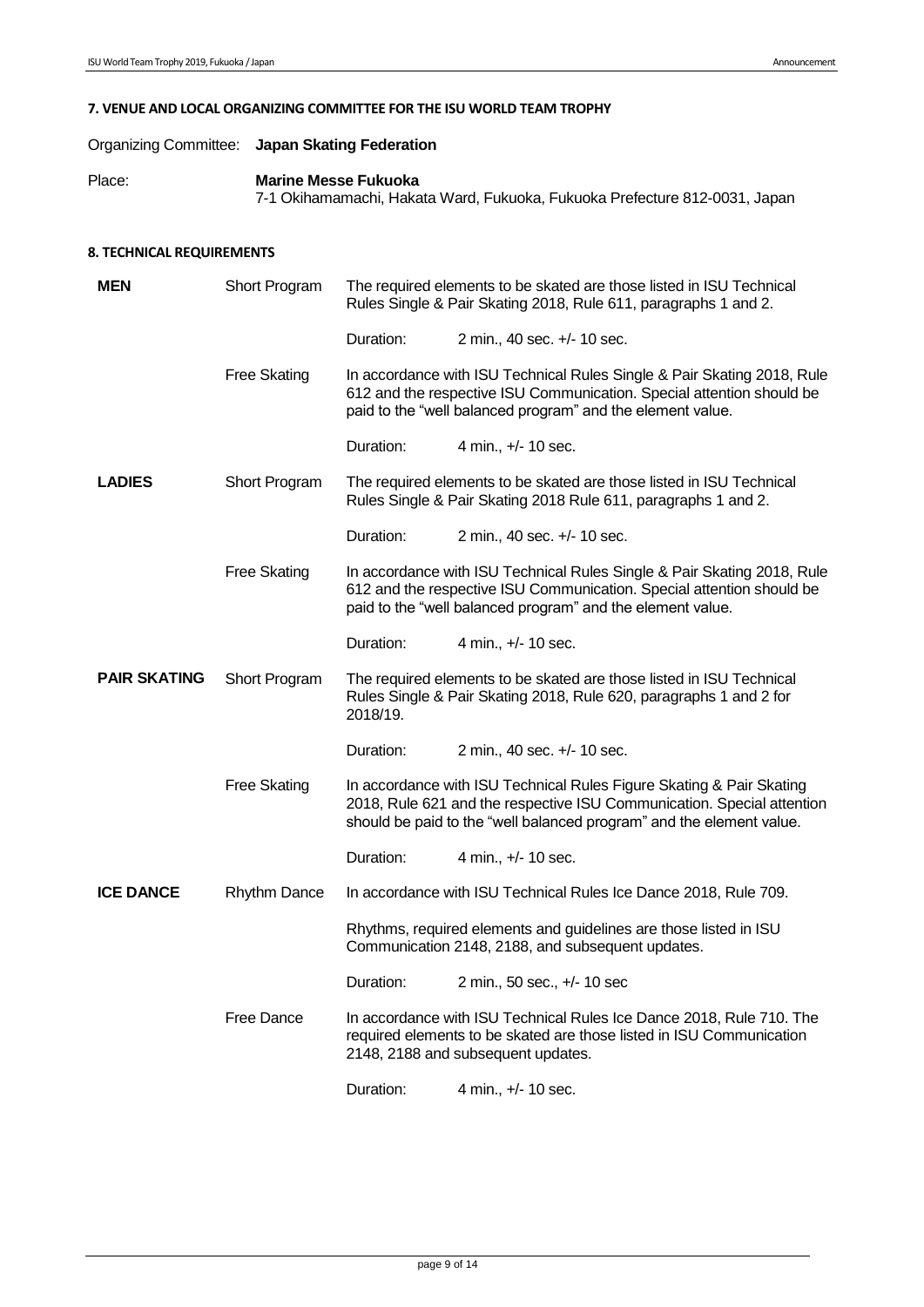## **9. STARTING ORDER**

The participating Skaters/Couples will be listed according to their ISU World Standing placement at time of the ISU World Team Trophy. The starting order in the Short Program or Rhythm Dance segment will be the reverse order of the ISU World Standing placements. In the case of any tie, there will be a draw to determine who skates first.

Skaters/Couples, not having earned any ISU World Standing points will be listed at the bottom of the ISU World Standing list in country order. There will be a separate draw between those Skaters/Couples with no World Standing points to determine the starting order, following the basic principles of ISU Rule 513.

For Free Skating/Free Dance the starting order will be the reverse order of the result after the previous segment.

## **10. ISU JUDGING SYSTEM – RESULT DETERMINATION**

The ISU Judging System as described in current ISU Special Regulations Single and Pair Skating/Ice Dance shall apply, in particular but not limited to Rule 352 and Rule 353.

To determine the final result of the ISU World Team Trophy the following rule will be used:

The Team event consists of 2 phases of competitions. The 1st phase the Short Programs and Rhythm Dance and the 2nd phase the Free Skating and Free Dance.

Teams are awarded 12 to 1 team point(s) for Men and Ladies and respectively 12 to 7 team points for Pairs and Ice Dance in the 1st phase and the 2nd phase.

| <b>Points Men and</b><br>Ladies | <b>Points Pairs and Ice Dance</b><br>awarded in SP/RD and |  |
|---------------------------------|-----------------------------------------------------------|--|
|                                 | <b>FS/FD</b>                                              |  |
| 12                              | 12                                                        |  |
| 11                              | 11                                                        |  |
| 10                              | 10                                                        |  |
| 9                               | 9                                                         |  |
| 8                               | 8                                                         |  |
|                                 |                                                           |  |
| 6                               |                                                           |  |
| 5                               |                                                           |  |
| 4                               |                                                           |  |
| 3                               |                                                           |  |
| 2                               |                                                           |  |
|                                 |                                                           |  |
|                                 | awarded in SP and FS                                      |  |

The intermediate and the final Team standings are calculated according the sum of the team points achieved in each phase of the team event of each discipline.

## **Tie Breaking within a segment**

- If two or more skaters, pairs, or ice dance couples have the same rank in the Short Program or Rhythm Dance, the Total Technical Score will be used to break ties.
- If two or more skaters, pairs, or ice dance couples have the same rank in the Free Skating or Free Dance, the Program Components Score will be used to break ties.
- If these results do not break the tie, the competitors concerned will be considered tied. The Team points will be awarded according to the placement of the skaters/couples in each discipline.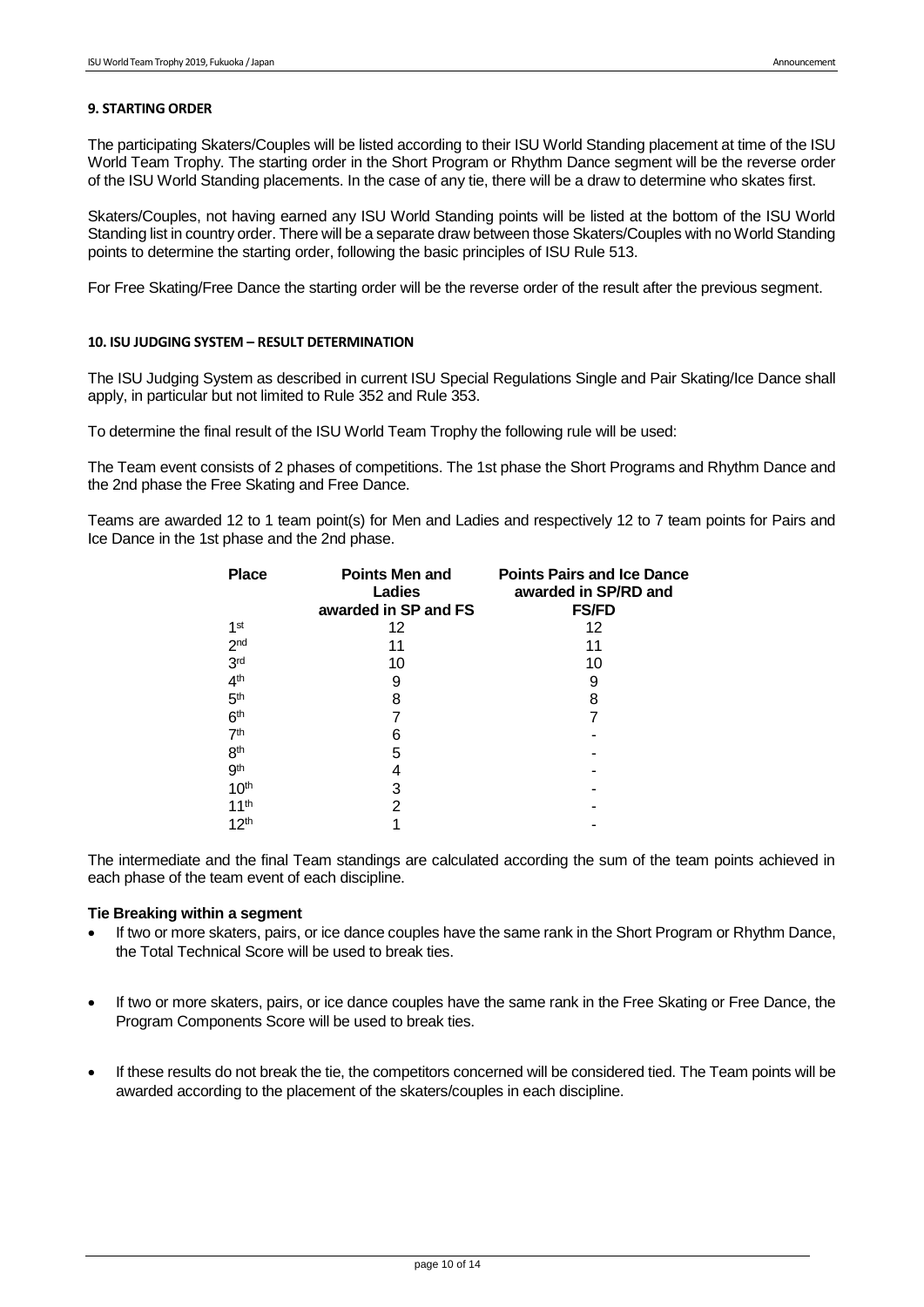## **Tie Breaking within the Team Standings**

In cases of ties between teams, the following tie breaking procedure will be used. This is only applicable after the second discipline of the current phase has started.

- The highest total team points from the two best places **in different disciplines** of the current phase will break the ties;
- If they remain tied, the highest total segment scores of the two best places according to the team points **in different disciplines** of the current phase will break the ties;
- If they remain tied, the highest total team points from the three best places **in different disciplines** of the current phase will break the ties;
- If they remain tied, the highest total segment scores of the three best places according to the team points **in different disciplines** of the current phase will break the ties.

If these criteria fail to break the ties, the teams will be considered as tied.

### **11. AWARDS ON ICE**

The winning team will be awarded with the ISU World Team Trophy. All participating Skaters/Couples will receive a medal. The national anthem of the country of the winning team will be played and the flags of the countries of the three best teams will be hoisted.

### **12. ISU APPOINTED OFFICIALS**

The ISU will appoint all Event Officials (ISU Referees, ISU Technical Controllers, ISU Technical Specialists, Assistant Technical Specialists, and ISU Data & Replay Operators) and may appoint an Event Coordination Team for the ISU World Team Trophy. The ISU Secretariat will inform the organizing ISU Member (JSF) of the names of the Officials assigned to their Event. No changes will be accepted unless confirmed in writing by the ISU Secretariat.

An OAC team will also be appointed, which is performing the Officials' evaluation at home.

### **13. PANEL OF JUDGES**

The panel of Judges will in principle consist of 9 ISU Judges of different ISU Members in each discipline. Judges must have the qualification ISU Judge. Each participating Member may send 1 ISU Judge for Single & Pair Skating plus 1 ISU Judge for Ice Dance, total 2 Judges per participating Member. The 2 Judges must be able to cover all disciplines, i.e. Single Skating, Pair Skating and Ice Dance.

To complete the panels of 9 Judges, up to 8 additional ISU Judges (up to 4 additional Judges qualified to judge both Single & Pair Skating as well as up to 4 additional Judges for Ice Dance) will be invited from other and different ISU Members. These additional needed Judges from Members not participating with Skaters in the ISU World Team Trophy will be selected by the ISU on the basis of the official ISU World Standings valid after the ISU World Figure Skating Championships 2019, i.e. among at least the 4 ISU Member with the highest placed Singles Skaters/Pair Skating couple, Ice Dance couple regardless of the discipline, in the current World Standings subject to availability of the necessary qualified Judges.

The composition of the panel of Judges including seating order for each category will be drawn on site.

### **14. OFFICIALS REMUNERATION**

The Judges, Referees, Technical Controllers, Technical Specialists, Data and Replay Operators will receive remuneration in accordance with ISU Communication No. 2096 (or any update of this Communication), the same remuneration as for the (senior) Grand Prix. Only hard currencies are acceptable. The remuneration should be paid upon accreditation.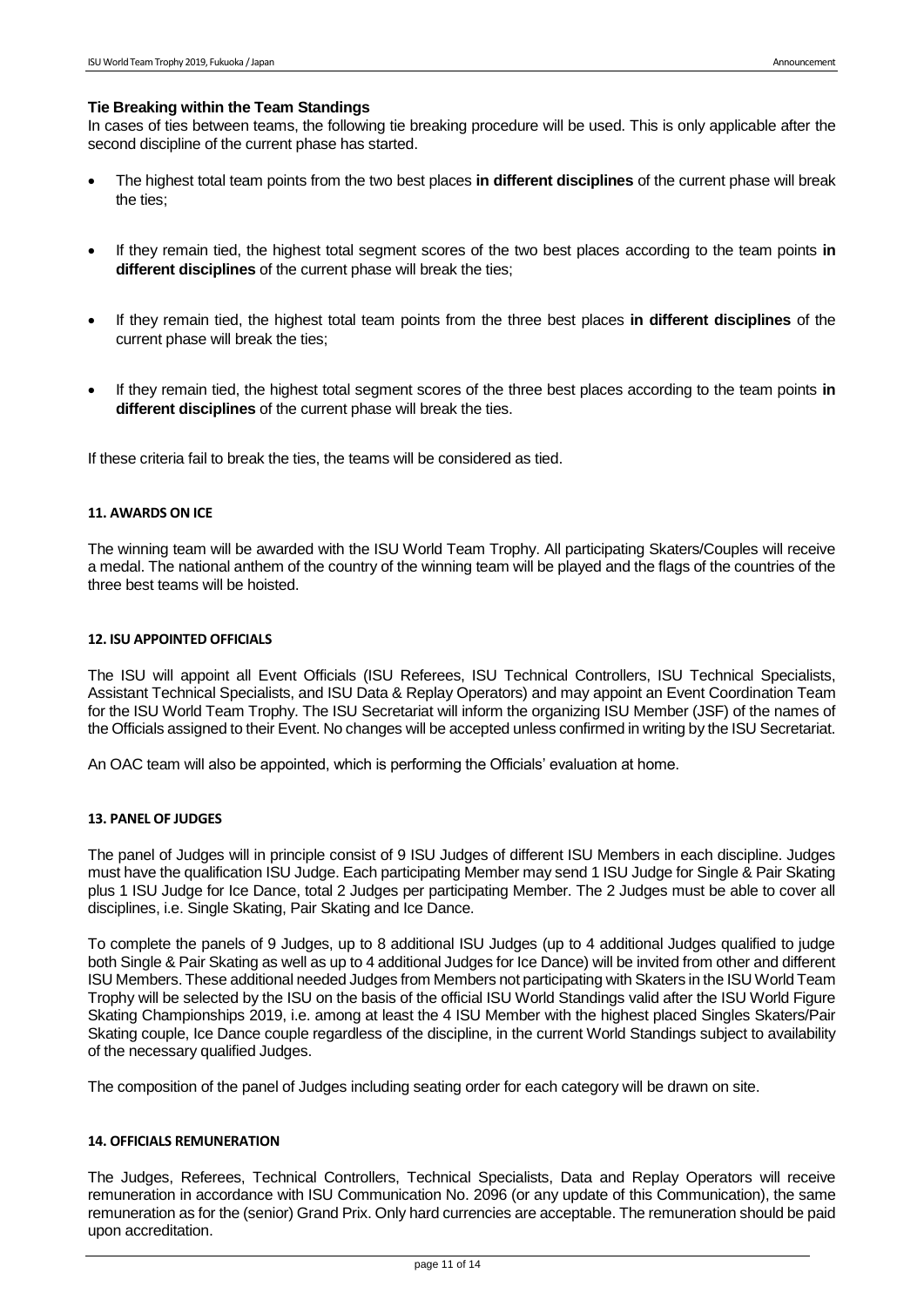### **15. EXHIBITION**

The final Exhibition is a part of the ISU World Team Trophy. The Organizing Committee together with the ISU will select the participants of the Exhibition from each discipline (Men, Ladies, Pair Skating and Ice Dance) of the ISU World Team Trophy plus the invited Skaters/Couples as per paragraph 3.1 above, who are expected to participate in the final Exhibition with an appropriate show performance. Encores are expected and must be of different nature as the original show performances (different music, different performance). Skaters/Couples who fail to meet these requirements will have their prize money reduced by US\$ 10'000 for Single Skaters and by US\$ 15'000 for Pair Skating/Ice Dance couples.

Maximum 4 Skaters/Couples who are nominated by the organizing Member (JSF) can skate in the Exhibition in addition to those Japanese Single Skaters/Pair Skating couple/Ice Dance couple from the JSF team who qualified to skate in the Exhibition.

Japanese Skaters/Couples not part of the JSF team having competed in the ISU World Team Trophy will neither receive expense reimbursement nor appearance fees. In addition, the team from Japan plus one selected team will be asked to perform a team exhibition number.

# **16. HOTEL**

The official hotel for the ISU World Team Trophy is:

**Hilton Fukuoka Sea Hawk** 2 Chome-2-3 Jigyohama, Chuo Ward Fukuoka, Fukuoka Prefecture 810-8650 Japan

phone: +81-92-8448111 fax: +81-92-8447887 web: <http://www3.hilton.com/en/hotels/japan/hilton-fukuoka-sea-hawk-FUKHIHI/index.html>

Please enter all room requirements including those of the Team Leader, coaches, team officials, medical staffs and chaperons on the Hotel Form. The hotel will not accept individual reservations within the reserved Organizing Committee block. The Hotel requests need to be submitted via the Online Registration System (ORS) to the Organizing Committee **by Thursday, March 28, 2019 at the latest.** 

### **17. ARRIVAL OF PARTICIPANTS**

The participating teams and all respective team members as well as all Event Officials are requested to announce to the Organizing Committee as soon as possible but no later than **Thursday, March 28, 2019** the name of the airlines, flight numbers, dates and times of arrival at the **Fukuoka International Airport (FUK)** or any other information concerning transportation and arrivals using the Online Registration System (ORS)

**Fukuoka International Airport (FUK)** is the official airport of the Event with a distance of about 11 km from the official hotel **Hilton Fukuoka Sea Hawk**. The Organizing Committee provides a bus shuttle to meet the teams on arrival.

## **18. PRACTICE**

Official practice begins on **Wednesday, April 10, 2019.** The detailed schedule will be issued at the time of registration.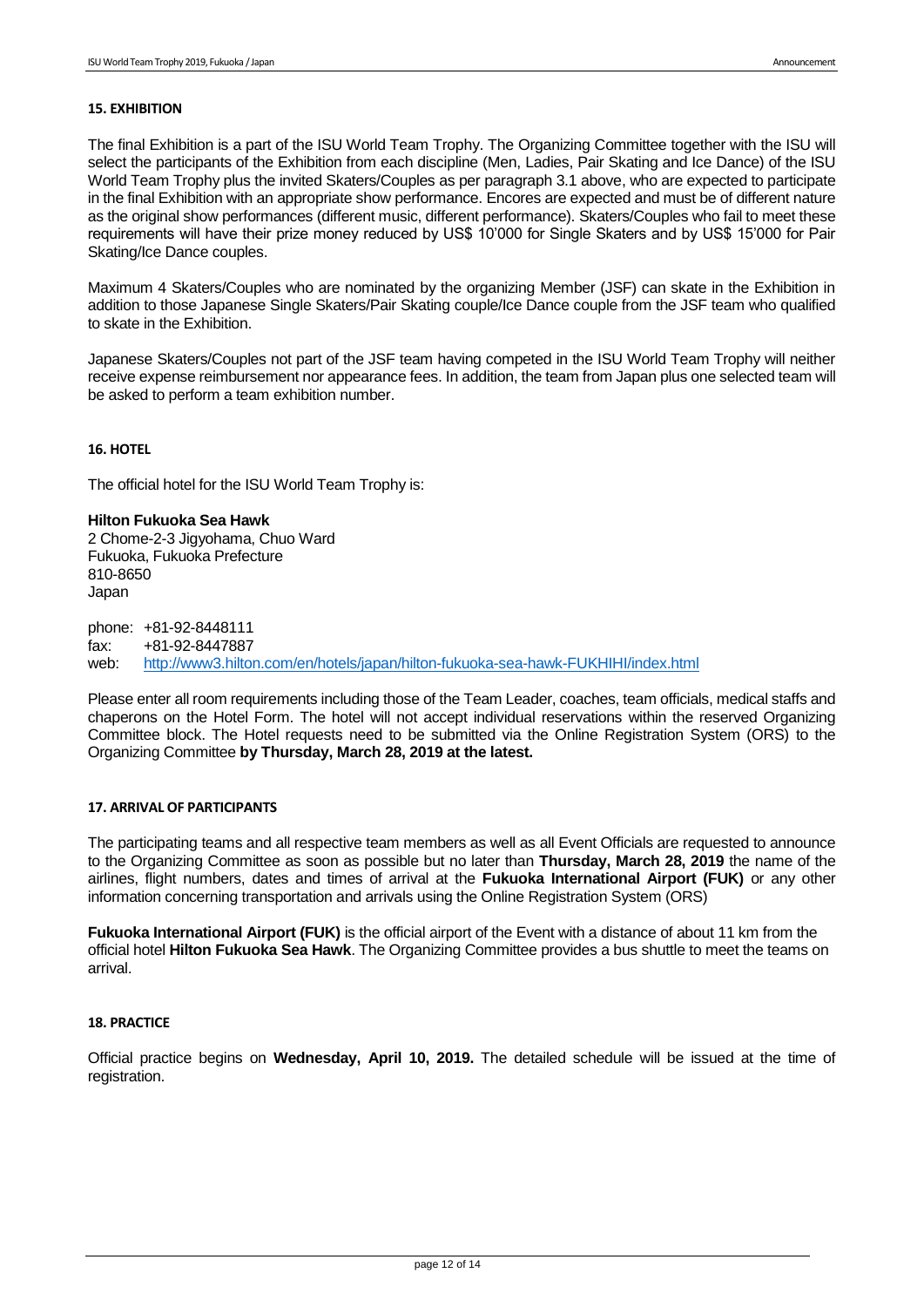# **19. ACCREDITATION**

The official accreditation is planned at the **Hilton Fukuoka Sea Hawk** upon arrival. Accreditation will be given to appointed Event Officials, ISU Office Holders and Guests.

Accreditation as a team member will be given to all entered Judges, Skaters/Couples and one Team-Leader per participating team, one Team Media Officer, one Coach or Choreographer per Skater, a maximum of two Team Officials per ISU Members, provided that they are Council members, Technical Committee Members or members of the Head Office of their ISU Member and a maximum of two Medical Persons, for which the OC before accepting the accreditation may request the presentation of a diploma/credential confirming the medical competency of the Medical Person.

Accreditation will only be granted to persons in those various functions if officially entered and named through their ISU Member. For applicable payments of expenses by the OC, point 4 above applies.

**The ISU Member certifies with submitting the entry data via the Online Registration System (ORS) the correctness of the indicated functions of the indicated team members. Any misleading information and/or misuse of any function will be subject to sanctions as per ISU Regulations.** 

### **20. ISU WORLD TEAM TROPHY ORGANIZING STRUCTURE & CONTACT INFORMATION**

**International Skating Union** Mr. Jan Dijkema

ISU President

Contact: International Skating Union Mr. Fredi Schmid, ISU Director General Ms. Patricia Mayor, ISU Sports Manager Figure Skating Telephone: +41 21 612 66 66 Fax: +41 21 612 66 77 E-mail: [mayor@isu.ch](mailto:mayor@isu.ch) o[r entries@isu.ch](mailto:entries@isu.ch)

## **Organizing ISU Member:**

Japan Skating Federation (JSF) Ms. Seiko Hashimoto, President

Ms. Tomoko Doi, JSF Telephone: +81 33481 2351<br>Telefax: +81 33481 2350 Telefax:  $+81$  33481 2350<br>E-mail: entries@skatingi [entries@skatingjapan.or.jp](mailto:entries@skatingjapan.or.jp)